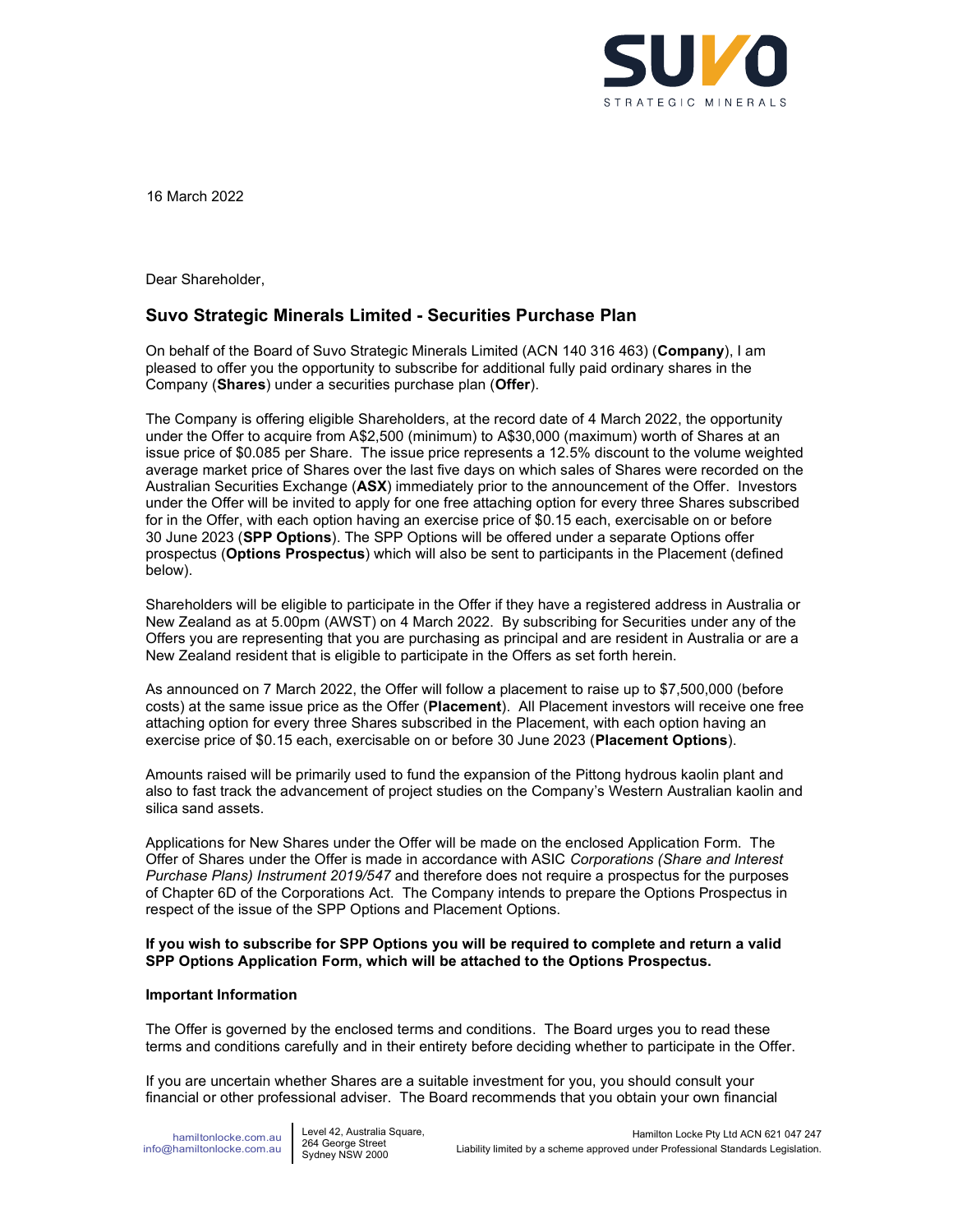advice in relation to the Offer and consider price movements of Shares in the Company prior to electing to participate in the Offer.

#### Enquiries

If you have any enquiries in relation to your Application Form or the Offer, please contact Automic Group on 1300 288 664 (within Australia) or +61 (2) 9698 5414 outside of Australia.

Yours faithfully

Henk Ludik Non Executive Chairman Suvo Strategic Minerals Limited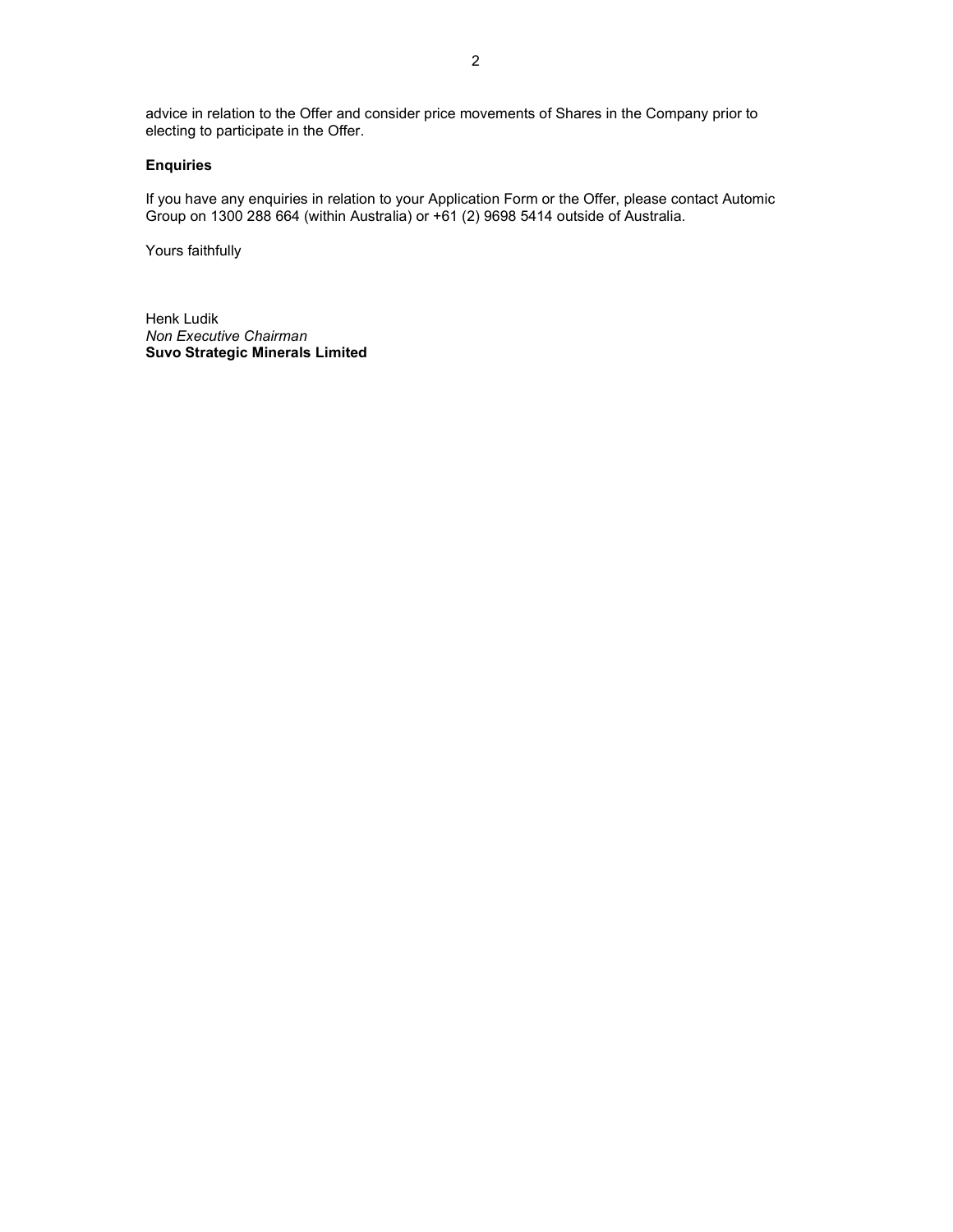#### SUVO STRATEGIC MINERALS LIMITED (ACN 140 316 463)

#### SECURITIES PURCHASE PLAN TERMS AND CONDITIONS

This is the terms and conditions of the Suvo Strategic Minerals Limited (ACN 140 316 463) (Company) 2022 Securities Purchase Plan (Offer) and are binding on any Shareholder providing a completed Securities Purchase Plan Application Form to the Company.

#### 1. Offer

The Offer is an invitation to apply for fully paid ordinary shares (Shares) up to a maximum subscription of A\$30,000 at an issue price of \$0.085 per Share (New Shares) (Offer).

The Offer to each eligible Shareholder is made on the same terms and conditions.

The Offer is non-renounceable.

The Offer is not underwritten.

# 2. Eligibility

You are eligible to apply for New Shares (Eligible Shareholder) if:

- (a) your registered address in the Company's register of members is in Australia or New Zealand; and
- (b) you were registered as a holder of Shares as at 5.00pm (AWST) on 4 March 2022.

By subscribing for New Shares under the Offer you are representing that you are purchasing as principal and are resident in Australia or are a New Zealand resident that is eligible to participate in the Offer as set forth herein.

#### 3. Issue Price

The issue price for each New Share under the Offer is \$0.085 per Share (Issue Price).

In accordance with the requirements of ASIC Corporations (Share and Interest Purchase Plans) Instrument 2019/547, the Company notes the following:

- (a) On the last trading day immediately prior to the announcement date of the Offer, the closing price of the Shares traded on the Australian Securities Exchange (ASX) was A\$0.098 per Share. The Issue Price is a 13.3% discount to that closing price. The issue price of \$0.085 per share is an 11% discount on the 15 day volume weighted average price (VWAP) of \$0.096 and a 12.5% discount on the 5 day VWAP of \$0.097.
- (b) The market price of Shares may rise and fall between the date of the Offer and the date that any Shares are issued under the Offer.
- (c) By making an application under this Offer, each Eligible Shareholder will be acknowledging that although the Issue Price is at a discount to the closing price specified above, Shares are a speculative investment and the price of Shares on ASX may change between the date of the Company announcing its intention to make the Offer and the date of issue of Shares under that Offer and that the value of the Shares received under the Offer may rise or fall accordingly.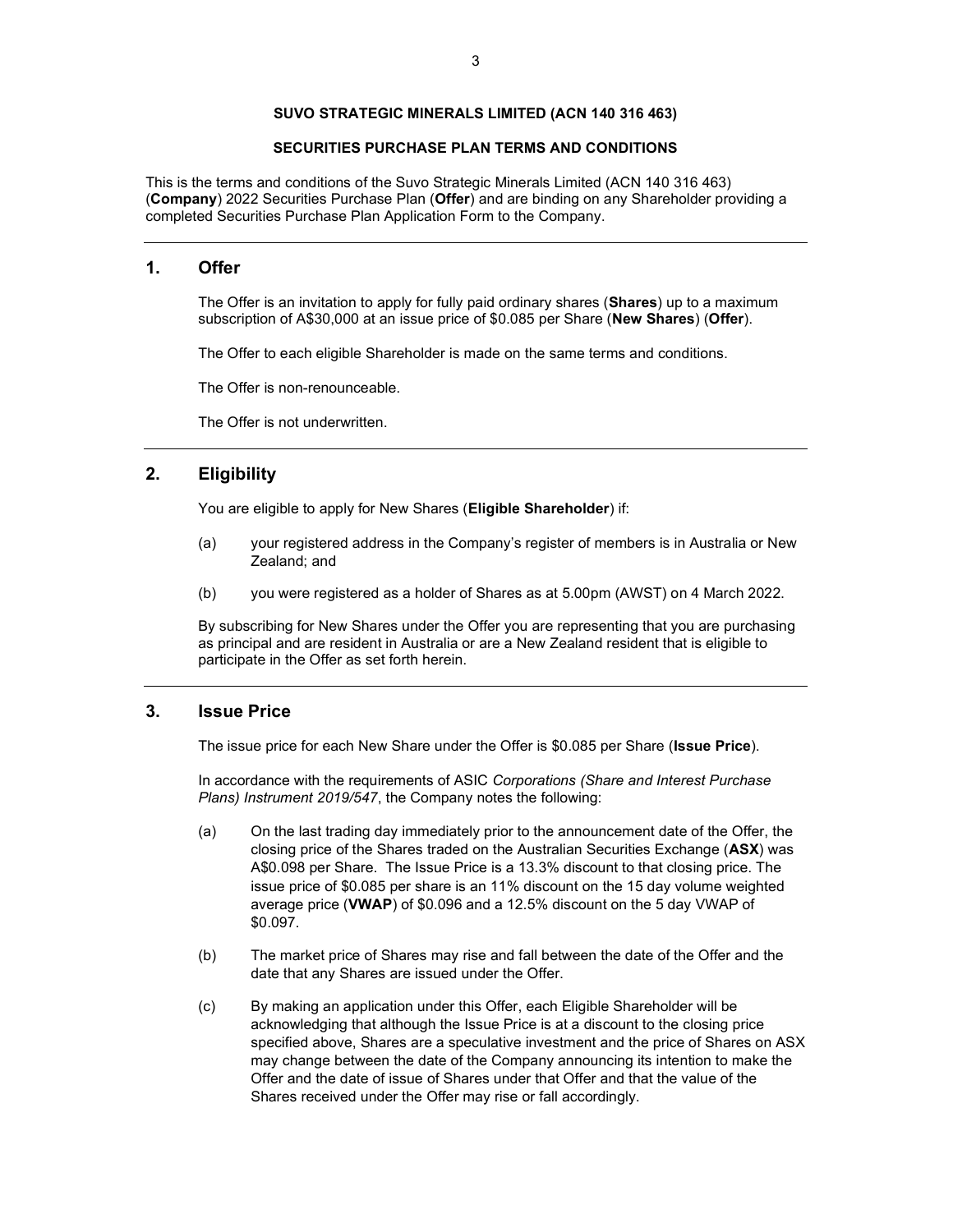In accordance with ASX Listing Rule 7.2 Exception 5, the Issue Price is equal to or greater than 80% of the volume weighted average price for the 5 days in which trading in the Shares occurred before the date of the announcement of the Offer.

The Board recommends that you obtain your own financial and taxation advice in relation to the Offer and consider price movements of Shares in the Company prior to making an application under this Offer.

# 4. Number of New Shares

#### 4.1 Application amount

If you are an Eligible Shareholder, you can apply for up to a maximum of A\$30,000 worth of New Shares. Eligible Shareholders can select one of the following alternatives:

| <b>Offer</b> | <b>Value</b> | <b>Number of New Shares</b> |  |
|--------------|--------------|-----------------------------|--|
| A            | A\$2,500     | 29,411                      |  |
| B            | A\$5,000     | 58,824                      |  |
| С            | A\$7,500     | 88,235                      |  |
| D            | A\$10,000    | 117,647                     |  |
| Е            | A\$15,000    | 176,471                     |  |
| F            | A\$20,000    | 235,294                     |  |
| G            | A\$30,000    | 352,941                     |  |

#### 4.2 A\$30,000 maximum

The total costs of New Shares purchased by each Eligible Shareholder (including through joint holding/s, multiple accounts or any holding in which they have a beneficial interest/s) must not exceed A\$30,000.

The Company reserves the right to issue to an Eligible Shareholder fewer New Shares than the number specified in an Application Form for whatever reason, including to avoid the possible subscription of over A\$30,000 worth of New Shares by a holder through multiple applications or joint holdings.

No fractions of New Shares will be issued and fractions of Shares will be rounded down to the nearest whole number.

#### 4.3 Maximum number of New Shares to be issued

- (a) ASX Listing Rules limitation: In accordance with ASX Listing Rule 7.2 Exception 5, the total number of New Shares under the Offer must not exceed 30% of the number of Shares currently on issue.
- (b) Discretionary limitation: It is presently intended that a maximum of 23,529,412 Shares will be issued pursuant to the Offer, which would raise a maximum of approximately \$2,000,000 before costs. If required, applications will be scaled back on a pro-rata basis, having regard to the applicants' Share holding on the Record Date. The Board presently intends that the Offer will close after the maximum amount has been raised.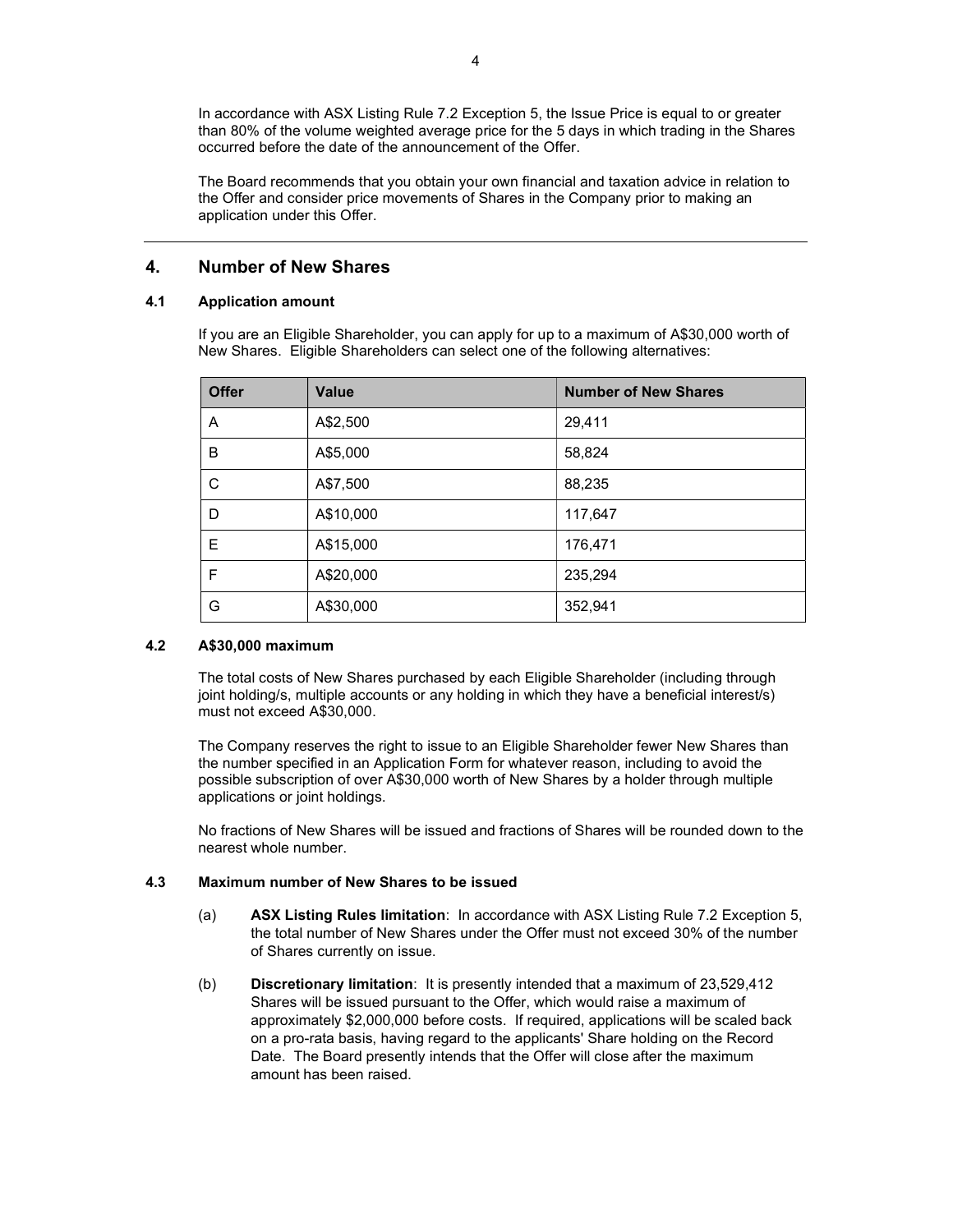(c) Board discretion: The Board reserves its right to reject or scale back any applications in whole or in part. The Board reserves absolute discretion regarding the final amount raised under the Offer (subject to the requirements of ASIC Corporations (Share and Interest Purchase Plans) Instrument 2019/547 and the ASX Listing Rules). If there is a rejection or scale back, your application monies may be greater than the value of New Shares issued to you under the Offer, in which case the excess application monies will be refunded to you, without interest.

## 5. Participation costs

You must pay the Issue Price per New Share and any fees or charges incurred by you in completing the Application Form, for example, bank fees or fees of professional advisors. No commission is payable by the Company on the issue of the New Shares and no brokerage applies.

## 6. Allotment of New Shares

Subject to these terms and conditions, the New Shares will be allotted as soon as possible after the Offer closing date. The Company will send or cause to be sent to you a holding statement in due course.

## 7. Payment for New Shares

All amounts in this Offer are expressed in Australian dollars. You must pay for the New Shares by BPay® (Australian shareholders only) or via Electronic Funds Transfer (EFT) (Australian and New Zealand shareholders) following the instructions on the Application Form.

You may apply for New Shares:

- (a) by making payment via EFT (Australian and New Zealand shareholders) in accordance with the instructions on the Application Form; if you have opted for electronic communications you will receive a link to the Application Form via email.
- (b) by making a BPAY® payment (for Australian shareholders only) using the customer reference number shown on your Application Form, in which case you do not need to return your Application Form. If you make a payment by BPAY® and the Company receives an amount that is less than the whole amount for which Shares may be applied the Company reserves the right to return your monies (in which case you will receive no New Shares) or issue you a lesser number of New Shares and (if necessary) return a portion of your funds. No interest will be paid on money returned.

Any amount not applied to your application will be refunded without interest.

Please do not forward cash. Receipts for payment will not be issued. Payments must be received by 5.00pm (AWST) on 8 April 2022. Payments received after that time will not be accepted.

If paying via BPAY®, Applicants should be aware that their own financial institution may implement earlier cut off times with regards to electronic payment and it is the responsibility of the Applicant to ensure that funds are received through BPAY® by the Closing Date.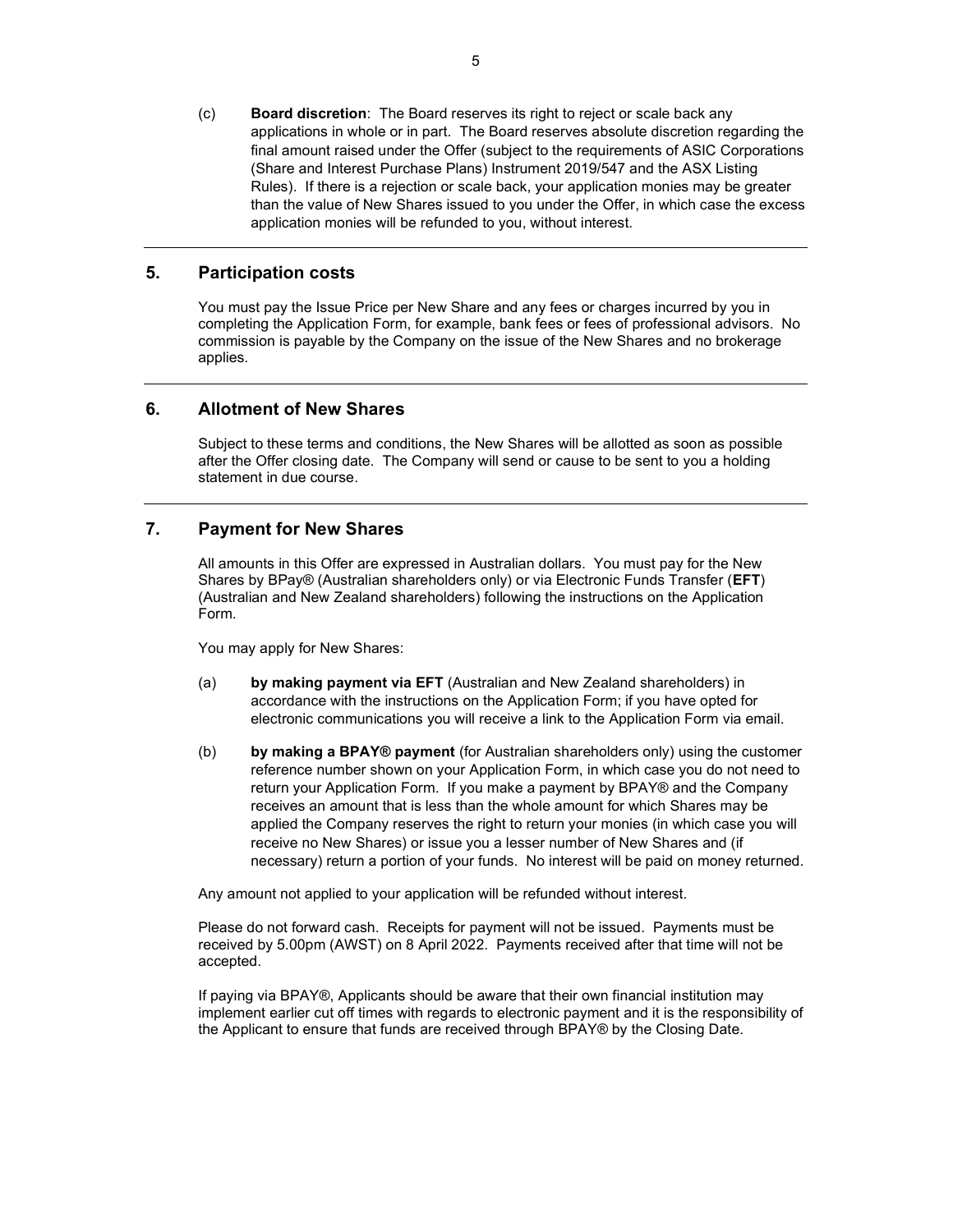# 8. Risk

New Shares are a speculative investment and the market price may change between the dates you apply for New Shares and the issue of New Shares to you. Accordingly, the value of New Shares applied for may rise or fall.

This Offer is not a prospectus and does not require the types of disclosures required under the Corporations Act for a disclosure document. You must rely on your own knowledge of the Company, previous disclosures made by the Company to ASX, and, if necessary, consult your professional advisor when deciding whether or not to participate in the Offer.

# 9. Privacy

By receiving completed Application Forms, the Company collects personal information about Shareholders. The Company will use this information for the purposes of processing the Application Form and updating the records of the Company. Unless required by the law, the Company will not disclose the personal information for another purpose without the consent of the Shareholder. Except as stated by the law, Shareholders are able to access, upon request, their personal information held by the Company. For further information about how we manage your personal information or if you wish to obtain a copy of the Company's Privacy policy, please contact us.

# 10. Use of funds

The Board presently intends that the funds raised from the Offer will be applied towards:

- (a) expansion of the Pittong hydrous kaolin plant;
- (b) fast tracking the completion of project studies on the Company's Western Australian kaolin and silica sand assets;
- (c) corporate, employee and administrative costs;
- (d) costs of the Offers; and
- (e) general working capital.

As with any intended budget or use of funds, this is a statement of current intentions as at the date of this Offer. Intervening events and new circumstances have the potential to affect the manner in which the funds are ultimately applied. The Board reserves the right to alter the way the funds are applied on this basis.

### 11. Important Dates

The important dates in relation to this Offer are summarised below.

| Record Date (5.00pm AWST)        | 4 March 2022  |  |
|----------------------------------|---------------|--|
| Announcement of Offer            | 7 March 2022  |  |
| Despatch of SPP Offer Booklet    | 17 March 2022 |  |
| Opening date of SPP              | 18 March 2022 |  |
| Offer closing date (5.00pm AWST) | 8 April 2022  |  |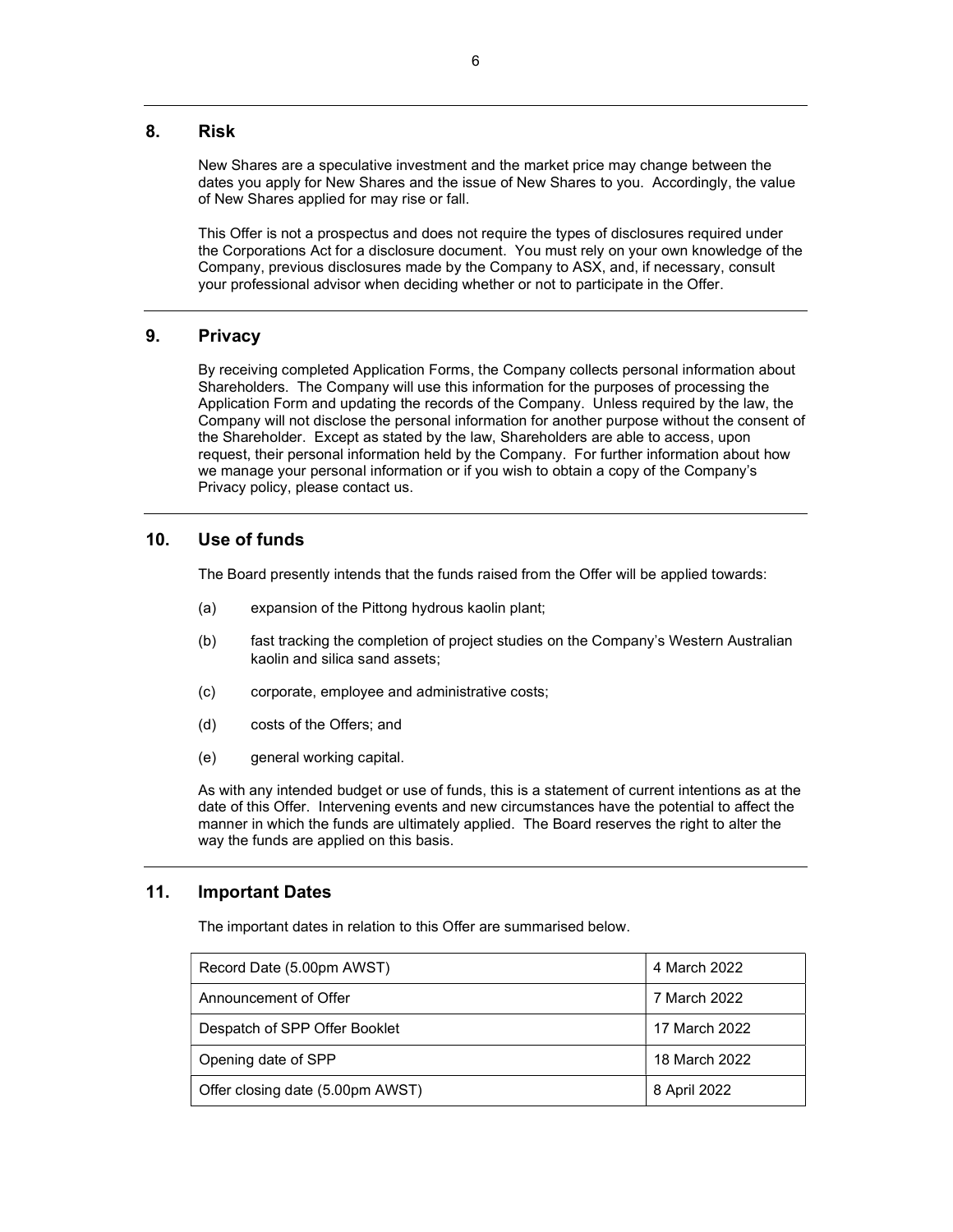| Announcement of results of Offer         | 11 April 2022 |
|------------------------------------------|---------------|
| <b>Issue of New Shares</b>               | 12 April 2022 |
| Commencement of trading of New Shares    | 13 April 2022 |
| Despatch of Options Prospectus           | 13 April 2022 |
| <b>Options Offer Opening Date</b>        | 14 April 2022 |
| Options Offer Closing Date (5.00pm AWST) | 25 April 2022 |
| Issue of SPP Options                     | 26 April 2022 |

These above dates are indicative only. The Company may vary the dates and times of the Offer by lodging a revised notice with ASX.

The Closing Date may be earlier than specified and particularly so if applications have been received for the maximum subscription amount.

# 12. Joint holders

If you are a joint holder of existing Shares, you are taken to be a single registered holder of existing Shares for the purposes of determining whether you are an Eligible Shareholder and joint holders are entitled to participate in the Offer in respect of that single holding only.

# 13. Custodians, trustees and nominees

#### 13.1 Custodians

If you are an Eligible Shareholder and hold Shares as a custodian (as defined in ASIC Corporations (Share and Interest Purchase Plans) Instrument 2019/547 (refer below) (Custodian) or in any more specific ASIC relief granted to the Company in relation to the Offer), you may apply for up to A\$30,000 worth of New Shares for each beneficiary for whom you act as custodian provided you complete and submit, together with an Application Form, a certificate (Custodian Certificate) with the following information:

- (a) that you held Shares on behalf of:
	- (i) one or more other persons that are not custodians; and/or
	- (ii) another custodian (Downstream Custodian) that holds beneficial interests in Shares on behalf of one or more other persons to which those beneficial interests relate,

(each a Participating Beneficiary) at the Record Date who have subsequently instructed you, and/or the Downstream Custodian, to apply for New Shares under the Offer on their behalf;

- (b) the number of Participating Beneficiaries and their names and addresses;
- (c) the number of Shares that you hold on behalf of each Participating Beneficiary;
- (d) the number or dollar amount of Shares that each Participating Beneficiary has instructed you, either directly or indirectly through a Downstream Custodian, to apply for on their behalf;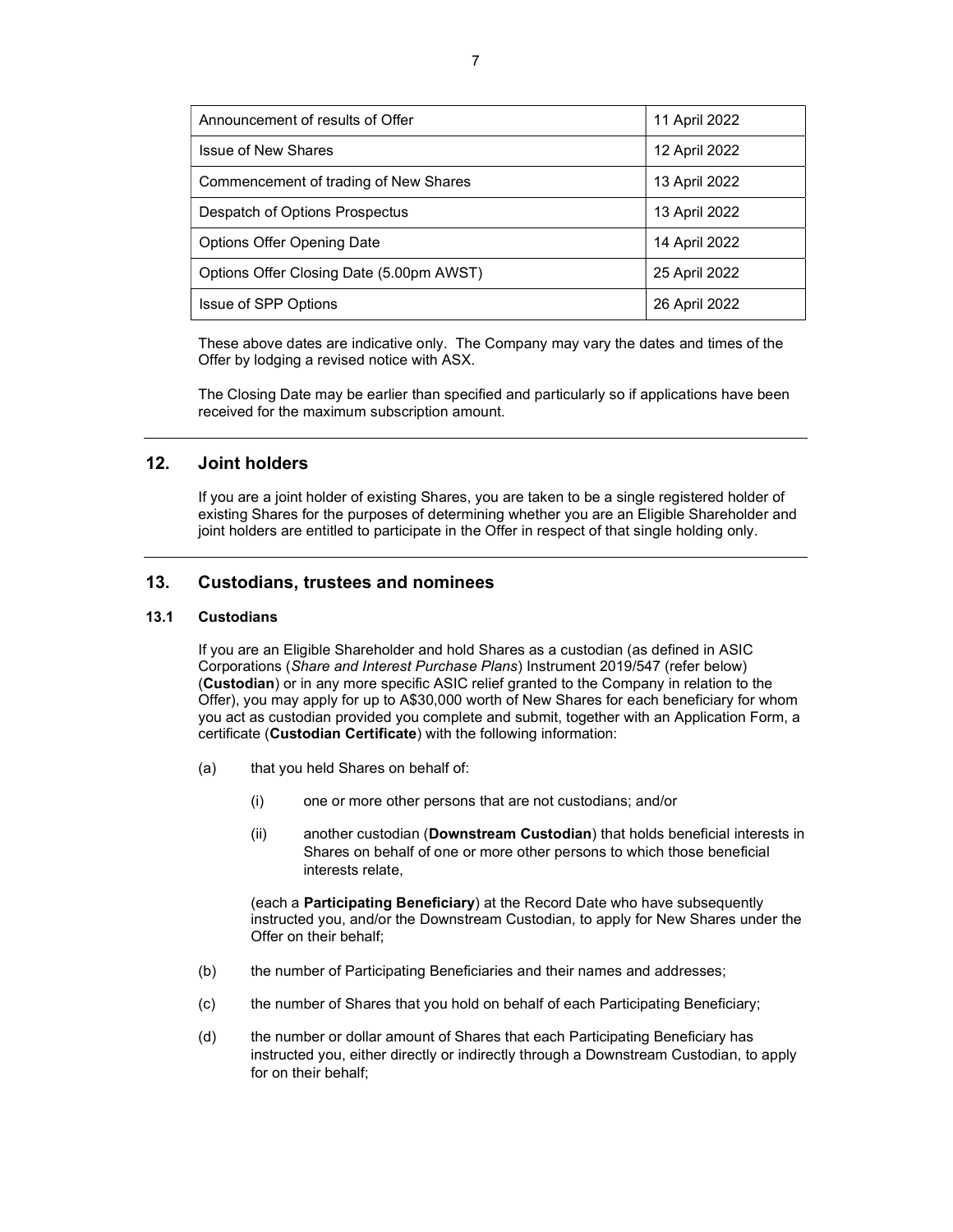- (e) that the Issue Price for New Shares applied under the Offer for each Participating Beneficiary for whom you act in addition to the application price for any other Shares issued to you as custodian (as a result of instruction given to you as Custodian or a Downstream Custodian) for that Participating Beneficiary under any arrangement similar to the Offer in the prior 12 months does not exceed A\$30,000;
- (f) that a copy of the written offer document was given to each Participating Beneficiary; and
- (g) where you hold Shares on behalf of a Participating Beneficiary indirectly, through one or more Downstream Custodians, the name and address of each Downstream Custodian.

Custodian Certificates must be submitted to custodialcertificates@automicgroup.com.au.

For the purposes of ASIC Corporations (Share and Interest Purchase Plans) Instrument 2019/547 you are a 'Custodian' if you provide a custodial or depository service in relation to shares of a body or interests in a registered scheme and who:

- (a) holds an Australian financial services licence covering the provision of a custodial or depository service;
- (b) is exempt from the requirement to hold an Australian financial services licence covering the provision of a custodial or depository service;
- (c) holds an Australian financial services licence covering the operation an IDPS or is a responsible entity of an IDPS-like scheme;
- (d) is a trustee of a self-managed superannuation fund or a superannuation master trust; or
- (e) is a registered holder of shares or interests in the class and is noted on the register of members of the body or scheme as holding the shares or interests on account of another person.

If you hold Shares as a trustee or nominee for another person or persons but are not a Custodian as defined above, you cannot participate for beneficiaries in the manner described above. In this case, the rules for multiple single holdings (see paragraph 4.2 above) apply.

Custodians should request a Custodian Certificate when making an application on behalf of Participating Beneficiaries. To request a Custodian Certificate and if you would like further information on how to apply, you should contact the Company's Share Registry at any time from 8.30am to 5.00pm (AWST time) Monday to Friday during the Offer period.

The Company reserves the right to reject any application for New Shares to the extent it considers that the application (whether alone or in conjunction with other applications) does not comply with these requirements. The Company reserves the right to reject applications in accordance with these Terms and Conditions.

# 14. Foreign offering restrictions

#### 14.1 Distribution

This document does not constitute an offer of the New Shares in any jurisdiction in which it would be unlawful, and has been prepared for distribution in Australia and New Zealand only and may not be released or distributed elsewhere.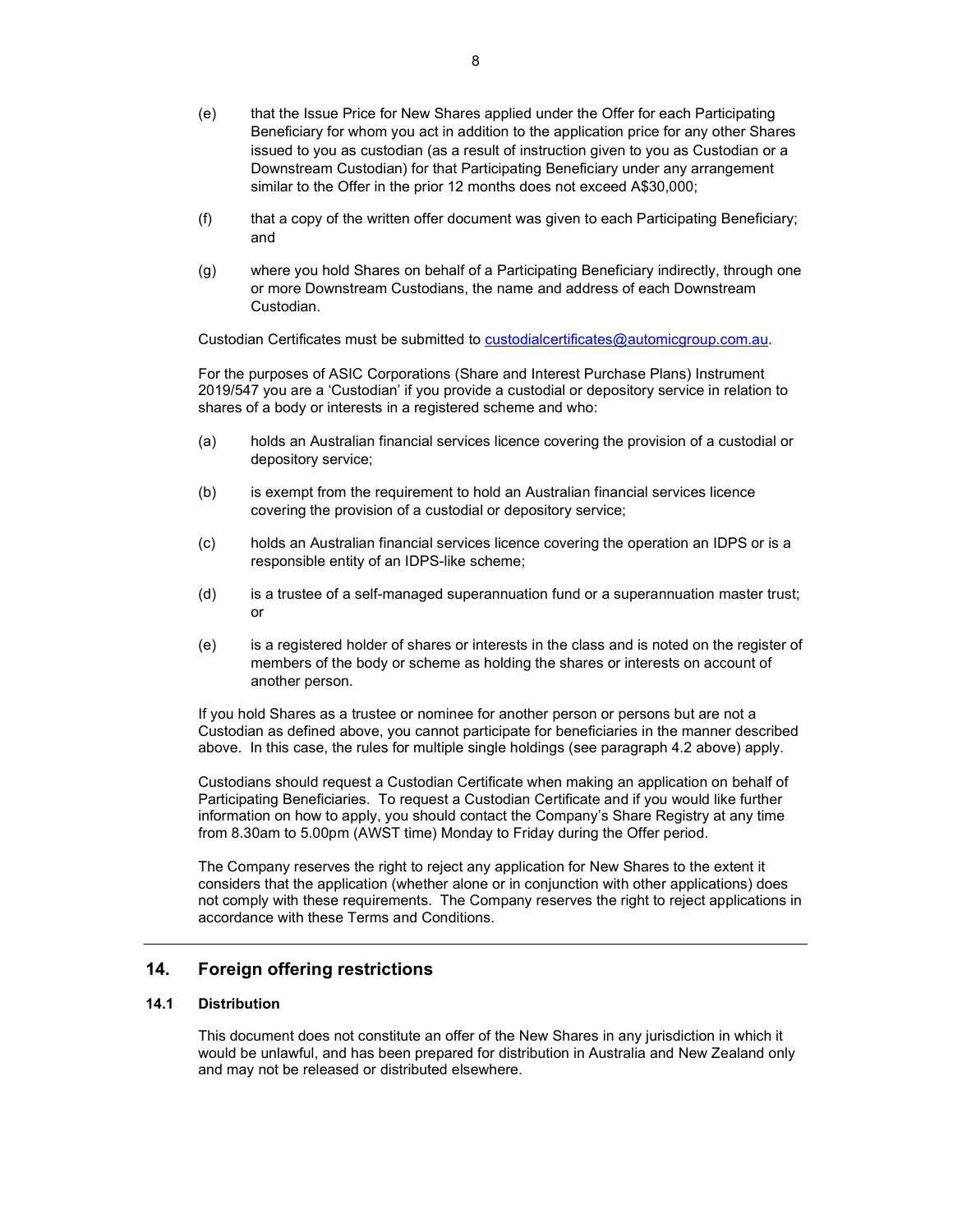#### 14.2 New Zealand

The New Shares are not being offered or sold to the public within New Zealand other than to existing Shareholders of the Company with registered addresses in New Zealand to whom the offer of New Shares is being made in reliance on the Financial Markets Conduct Act 2013 and the Financial Markets Conduct (Incidental Offers) Exemption Notice 2016. This document has not been registered, filed with or approved by any New Zealand regulatory authority. This document is not a product disclosure statement under New Zealand law and is not required to, and may not, contain all the information that a product disclosure statement under New Zealand law is required to contain.

#### 14.3 Custodians

The Company is not required to determine, and will not determine, the identity or residence of any beneficial owners of Shares. Each Custodian will need to determine for itself whether its beneficiaries are Eligible Beneficiaries.

## 15. No Financial Advice

This document does not provide financial advice and has been prepared without taking account of any person's investment objectives, financial situation or particular needs. You should consider the appropriateness of participating in the Offer having regard to your investment objectives, financial situation or particular needs. Shareholders should seek independent financial and taxation advice before making any investment decision in relation to these matters.

### 16. Acknowledgement

By making payment via BPay® (Australian shareholders only) or EFT (Australian and New Zealand shareholders), you:

- (a) irrevocably and unconditionally agree to the terms and conditions of the Offer and the terms and conditions of the Application Form and agree not to do any act or thing that would be contrary to the spirit, intention or purpose of the Offer;
- (b) you acknowledge and agree that no offer of SPP Options is made pursuant to the attached Application Form. You agree to irrevocably and unconditionally appoint the Company, its directors and company secretary (Attorneys) as your attorneys and representatives with full authority to act on your behalf and to do anything they consider to be necessary, convenient or appropriate in connection with you applying for free attaching SPP Options, including signing any document under your name, and you agree to be bound by the actions of the Attorneys;
- (c) warrant that all details and statements in your application are true and complete and not misleading;
- (d) agree that your application will be irrevocable and unconditional (that is, it cannot be withdrawn even if the market price of the New Shares is less than the Issue Price);
- (e) warrant that you are an Eligible Shareholder and are eligible to participate in the Offer;
- (f) acknowledge that no interest will be paid on any application monies held pending the issue of New Shares under the Offer or subsequently refunded to you for any reason;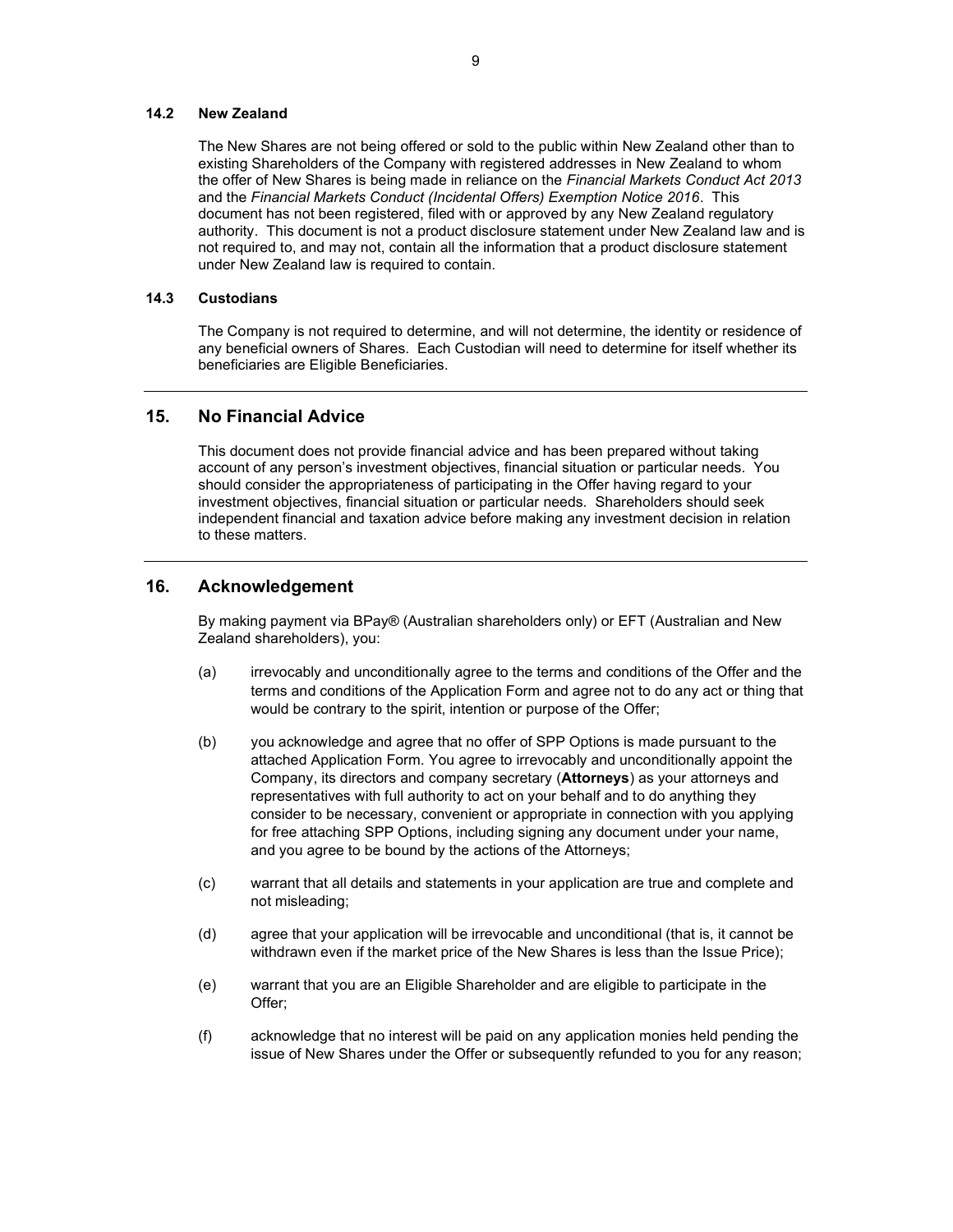- (g) acknowledge that the Company and its officers and agents, are not liable for any consequences of the exercise or non-exercise of its discretions referred to in these terms and conditions;
- (h) if you are applying on your own behalf (and not as a Custodian), acknowledge and agree that:
	- (i) you are not applying for New Shares with an application price of more than A\$30,000 under the Offer (including by instructing a Custodian to acquire New Shares on your behalf under the Offer); and
	- (ii) the total of the application price for the following does not exceed A\$30,000:
		- (A) the New Shares the subject of the application;
		- (B) any other Shares issued to you under the Offer or any similar arrangement in the 12 months before the application (excluding Shares applied for but not issued);
		- (C) any other New Shares which you have instructed a Custodian to acquire on your behalf under the Offer; and
		- (D) any other Shares issued to a Custodian in the 12 months before the application as a result of an instruction given by you to the Custodian to apply for Shares on your behalf under an arrangement similar to the Offer;
- (i) if you are a Custodian and are applying on behalf of a Participating Beneficiary on whose behalf you hold Shares, acknowledge and agree that:
	- (i) you are a Custodian (defined above);
	- (ii) you hold Shares (directly or indirectly) on behalf of one or more Participating Beneficiaries;
	- (iii) you held Shares on behalf of the Participating Beneficiary as at the Record Date who has instructed you to apply for New Shares on their behalf under the Offer;
	- (iv) each Participating Beneficiary on whose behalf you are applying for New Shares has been given a copy of this document;
	- (v) the application price for the New Shares applied for on behalf of the Participating Beneficiary, and any other Shares applied for on their behalf under a similar arrangement in the previous 12 months (excluding Shares applied for but not issued), does not exceed A\$30,000; and
	- (vi) the information in the Custodian Certificate submitted with your Application Form is true, correct and not misleading;
- (j) agree to be bound by the constitution of the Company (as amended from time to time);
- (k) acknowledge that none of the Company, its advisers or agents, has provided you with any financial product or investment advice or taxation advice in relation to the Offer, or has any obligation to provide such advice;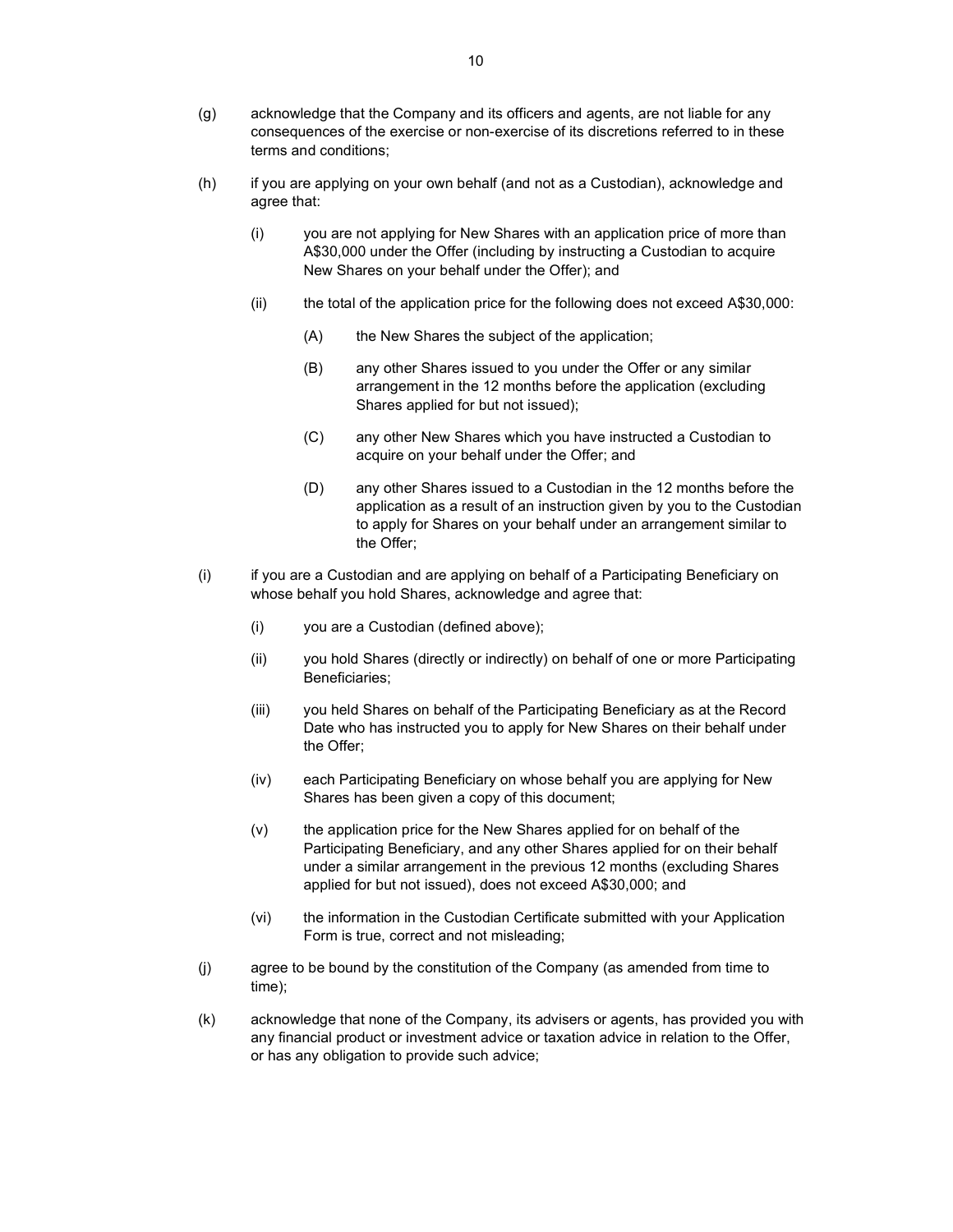- (l) authorise the Company, and its officers and agents, to correct minor or easily rectified errors in, or omissions from, your Application Form and to complete the Application Form by the insertion of any missing minor detail and
- (m) have not distributed this document or any other documents relating to the Offer to, any person in the United States. Failure to comply with these restrictions may result in violations of applicable securities laws.

# 17. Additional provisions

# 17.1 Amendments

The Company may amend the terms of the Offer at any time. Any material amendments will be announced to the ASX.

#### 17.2 Termination

The Company may terminate or otherwise withdraw the Offer at any time. Any termination or withdrawal will be announced to the ASX, and any application monies received will be refunded without interest.

#### 17.3 Interpretation

The Company may act or omit to act in relation to the Offer (including applying the terms of the Offer) in its absolute discretion. The Company may settle any difficulty of question of fact or interpretation in relation to the Offer in any matter it thinks fit, whether generally or in relation to any participant, application or Share. The Company's decision will be conclusive and binding. The Company reserves the right to waive strict compliance with the terms of the Offer. The Board or any delegate may exercise the powers of the Company under the terms of the Offer.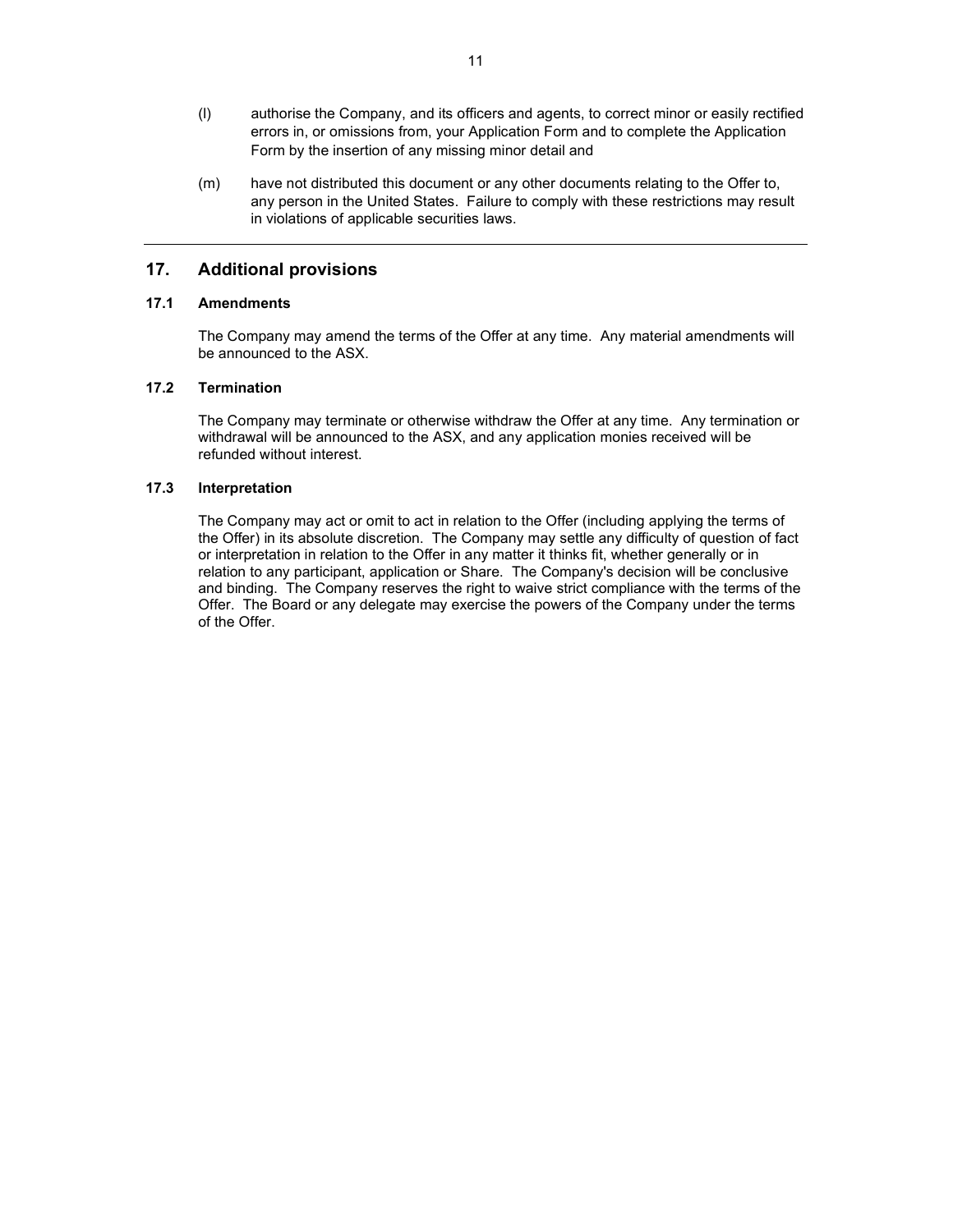

**All Registry Communication to: AUTOM** 

- GPO Box 5193, Sydney NSW 20
- $\Box$ 1300 288 664 (within Australia)
- n
- +61 2 9698 5414 (international)
- corporate.actions@automicgroup.com.au
	- www.automicgroup.com.au

**SRN/HIN: [HolderNumberMasked]** 

**ASX Code: SUV**

**Record Date: 5:00pm (AWST), 4 March 2022**

# [EntityRegistrationDetailsLine2Envelope] [EntityRegistrationDetailsLine3Envelope] [EntityRegistrationDetailsLine4Envelope] [EntityRegistrationDetailsLine5Envelope] [EntityRegistrationDetailsLine6Envelope]

[EntityRegistrationDetailsLine1Envelope]

# **SHARE PURCHASE PLAN APPLICATION FORM**

# **IMPORTANT: OFFER CLOSES 5:00PM (AWST) ON FRIDAY, 8 APRIL 2022 (UNLESS VARIED)**

# **1: SUBSCRIPTION**

This Offer entitles each Eligible Shareholder in Suvo Strategic Minerals Limited (ASX: SUV) (**SUV** or the **Company**) to subscribe through the Company's Share Purchase Plan (**SPP**) for a maximum of \$30,000 worth of fully paid ordinary shares in the Company (**New Shares**). The SPP is open to all shareholders recorded as holding fully paid ordinary shares (**Shares**) on the Company's Register as at the Record Date with a registered address in Australia or New Zealand. The issue price of the New Shares is \$0.085 (**Price**). Eligible Shareholders may subscribe for any one of the following parcels (*subject to a maximum band or any scale back*) described below by paying the applicable Subscription Amount in accordance with the payment instructions in section 2 of this Application Form:

|                | <b>Application Amount</b><br><b>Number of New Shares</b> |         |
|----------------|----------------------------------------------------------|---------|
| <b>Offer A</b> | \$2,500                                                  | 29,411  |
| <b>Offer B</b> | \$5,000                                                  | 58.824  |
| Offer C        | \$7,500                                                  | 88,235  |
| <b>Offer D</b> | \$10,000                                                 | 117.647 |
| Offer E        | \$15,000                                                 | 176.471 |
| <b>Offer F</b> | \$20,000                                                 | 235.294 |
| <b>Offer G</b> | \$30,000                                                 | 352.941 |

No fractions of Shares will be issued. Any fraction of a Share will be rounded down to the nearest whole number of Shares (where applicable).

### **2: PAYMENT - You can pay either by BPAY® or Electronic Funds Transfer "EFT" Payment under the Share Purchase Plan can only be made by BPAY® or EFT.**

| <b>Option A - BPAY®</b>                                                                                                                                                                                                                   | <b>Option B - Electronic Funds Transfer (EFT)</b>                                                                                                                                                                                                                     |  |
|-------------------------------------------------------------------------------------------------------------------------------------------------------------------------------------------------------------------------------------------|-----------------------------------------------------------------------------------------------------------------------------------------------------------------------------------------------------------------------------------------------------------------------|--|
| <b>Biller Code: TBC</b>                                                                                                                                                                                                                   | The unique Payment Reference which has been assigned to your<br>Application is: [HolderId]-[CAId]-SUV                                                                                                                                                                 |  |
| Ref No: [BPayCRN]                                                                                                                                                                                                                         | Funds are to be deposited directly to following bank account:<br>Automic Pty Ltd<br>Account name:                                                                                                                                                                     |  |
| Contact your financial institution to make your payment from your<br>cheque or savings account.                                                                                                                                           | <b>Account BSB:</b><br>TBC.<br>TBC<br>Account number:<br><b>Swift Code:</b><br>WPACAU2S                                                                                                                                                                               |  |
| <b>Note:</b> You do not need to return this form if you have made payment<br>via BPAY® or EFT. Your BPAY® reference number or unique<br>reference number will process your payment for your application for<br>New Shares electronically. | <b>IMPORTANT:</b> You must quote your unique payment reference as your<br>payment reference/description when processing your EFT payment.<br>Failure to do so may result in your funds not being allocated to your application<br>and shares subsequently not issued. |  |

#### **3: Elect to receive email communication**

**Return to Automic Group by email to [corporate.actions@automicgroup.com.au](mailto:corporate.actions@automicgroup.com.au)**

| Telephone Number                                                                                                                                         | Contact Name (PLEASE PRINT) | SUV[HolderId] |  |  |
|----------------------------------------------------------------------------------------------------------------------------------------------------------|-----------------------------|---------------|--|--|
|                                                                                                                                                          |                             |               |  |  |
|                                                                                                                                                          |                             |               |  |  |
| Please insert your <b>email address</b> if you wish to elect to be an e-Shareholder, and you consent to receiving communications from the Share Registry |                             |               |  |  |
|                                                                                                                                                          |                             |               |  |  |
|                                                                                                                                                          |                             |               |  |  |